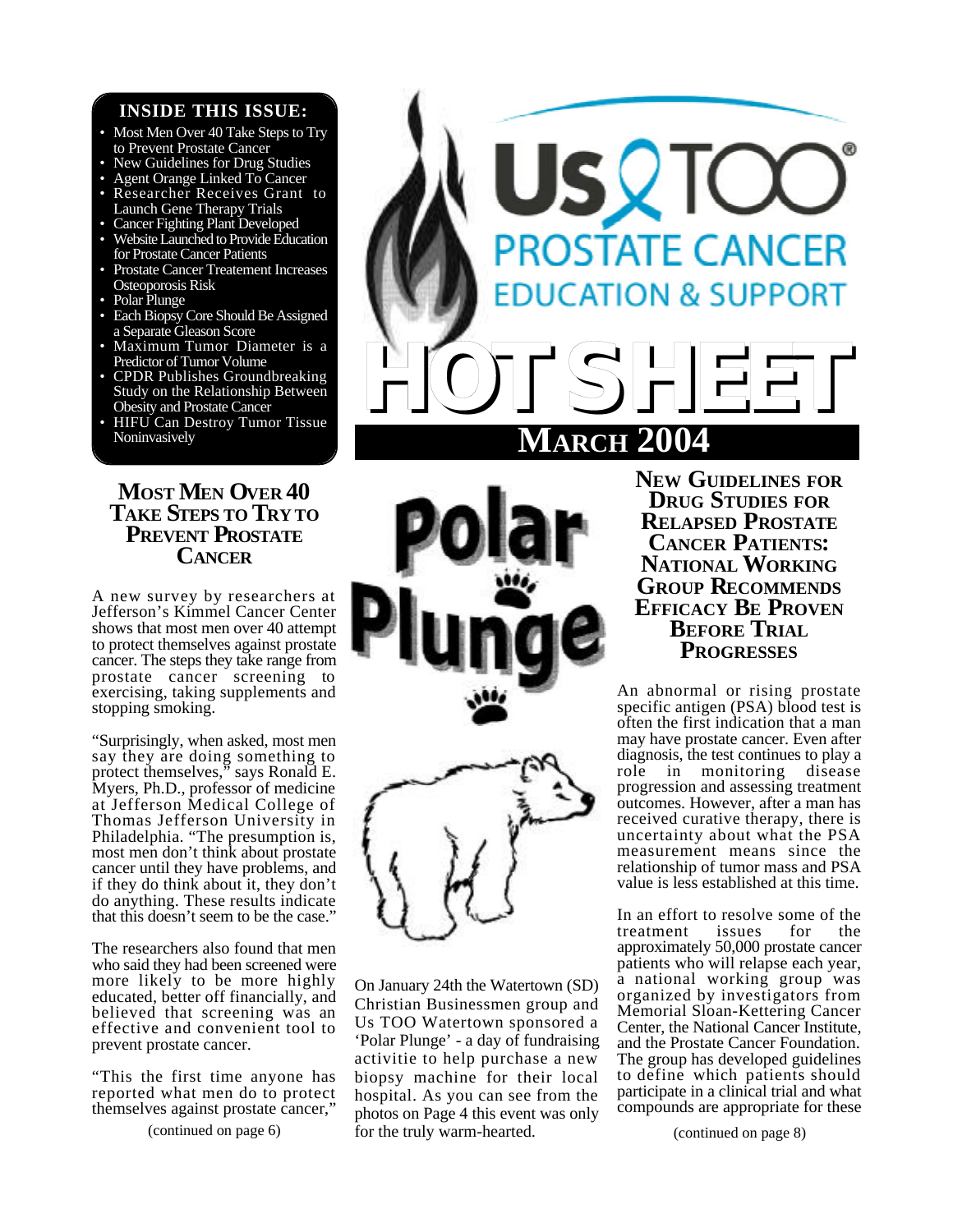# **US TOO PUBLICATIONS**

In addition to the Hot Sheet, *Us TOO*also publishes a FREE e-mail based news service providing updates on the latest prostate cancer related news. To subscribe or link to the archives simply visit the *Us TOO* Website: www.ustoo.org

News items contained in all *Us TOO* publications are obtained from various news sources and edited for inclusion. Where available, a point-of-contact is provided.

All references to persons, companies, products or services are provided for information only, and are not endorsements. Readers should conduct their own research into any person, company, product or service, and consult with their loved ones and personal physician before deciding upon **any** course of action.

THE *US TOO* PROSTATE CANCER HOT SHEET IS MADEPOSSIBLE BY A CHARITABLE CONTRIBUTION FROM AstraZeneca THE INFORMATION AND OPINIONS EXPRESSED IN THIS PUBLICATION ARE NOT ENDORSEMENTS OR RECOMMENDATIONS FOR ANY MEDICALTREATMENT, PRODUCT, SERVICEOR COURSE OF ACTIONBY *US TOO* INTERNATIONAL, INC., ITS OFFICERS AND DIRECTORS, OR THE EDITORS OF THIS PUBLICATION. FOR MEDICAL, LEGAL OR OTHER ADVICE, PLEASECONSULT PROFESSIONAL(S) OF YOURCHOICE. *U<sup>S</sup> TOO* **HEADQUARTERS STAFF** JOHN A. PAGE, FHIMSS, PRESIDENT AND CEO PAMELA BARRETT, DEVELOPMENT DIRECTOR JACQUELINE KONIECZKA, OFFICE ASSISTANT CRAIG KUREY, DIRECTOR OF OPERATIONS MARGIE JOHNSON, GRANT COORDINATOR MARY BETH MICCUCI, CHAPTERS COORDINATOR 5003 FAIRVIEW AVENUE - DOWNERS GROVE, IL 60515 PHONE:(630) 795-1002 / FAX: (630) 795-1602 WEBSITE: WWW.USTOO.ORG SUPPORT HELPLINE (OUTSIDE IL) 1-800-80-USTOO! *U<sup>S</sup> TOO* **BOARD OF DIRECTORS:** LEWIS MUSGROVE, *CHAIRMAN* RUSS GOULD, *VICE CHAIRMAN* JOANN HARDY, *SECRETARY* JIM KIEFERT, EDD, *TREASURER* JOHN A. PAGE, FHIMSS, *PRESIDENT AND CEO* **DIRECTORS:** GREGORY BIELAWSKI ROBERT FIDOTEN, PHD THOMAS HIATT ROBERT HUSTEAD, MD DON LYNAM, PHD DANNY PARKER, PHD **HARRY PINCHOT** JOE PIPER PROSTATE CANCER JAMAL RASHEED **EDUCATION & SUPPORT** CHARLES SELDEN SHARON K. SAQUELLA, RN, BSN, CWOCN *US TOO* INTERNATIONAL, INC. IS INCORPORATED IN THE STATE OF ILLINOIS AND RECOGNIZED AS A  $501(c)(3)$  NOT-FOR-PROFIT CHARITABLE CORPORATION. DONATIONS / GIFTS TO *US TOO* ARE TAX DEDUCTIBLE.

COPYRIGHT 2004, *US TOO* INTERNATIONAL, INC.

# **AGENT ORANGE LINKED TO CANCER RISK**

A study has found an increased risk of prostate cancer and melanoma among Air Force veterans of the Vietnam War who sprayed the chemical defoliant Agent Orange, the Air Force said Thursday.

The cancer incidence was found to be 1.46 to 2.33 times higher than among the national population.

An analysis of the study is to be published in the February edition of the Journal of Occupational and Environmental Medicine. The Air Force released a synopsis of the article, which was written by members of an Air Force group that has been studying the Agent Orange matter for more than 20 years.

Betty Anne Mauger, an Air Force spokeswoman, said the Air Force did not plan to release the study or the article before publication.

The study is to be reviewed by the National Academy of Sciences, which will report its results to the Veterans Affairs Department.

From 1962 to 1971, the Air Force sprayed an estimated 11 million gallons of defoliants, mainly Agent Orange, over Vietnam to destroy jungle cover for communist troops in a campaign known as Operation Ranch Hand.

American veterans and many Vietnamese have blamed a variety of illnesses, including birth defects, cancers and nervous disorders, on exposure to the defoliant.

Vietnam's government says about 1 million Vietnamese are victims of Agent Orange, including veterans, civilians living in affected areas and their descendants. The U.S. government maintains there is no proven direct link between dioxin and many of those illnesses.

Since it began health examinations of veterans in 1982, the Air Force has studied the issue of whether long-term health damage to Ranch Hand flyers and ground crews can be attributed to Agent Orange.

## **HENRY FORD RESEARCHER RECEIVES \$9 MILLION GRANT TO LAUNCH GENE THERAPY TRIALS FOR PROSTATE CANCER**

A Henry Ford Hospital researcher has been awarded a \$9 million grant by the National Institutes of Health to study the effectiveness of gene therapy as a treatment for prostate cancer.

The treatment, developed over the last few years by Svend Freytag, Ph.D., division head of Radiation Oncology at Henry Ford, is a new approach that uses gene therapy to enhance the effectiveness of radiation therapy.

"I believe this research will eventually yield high cure rates for prostate cancer and possibly other forms of cancer as well," says Dr. Freytag.

Later this year a clinical trial will begin involving 130 patients. In one group, 65 patients will be treated with gene and radiation therapy; the other 65 patients will be treated with only radiation therapy.

This is encouraging news for men who suffer from this disease. According to the American Cancer Society, nearly 200,000 men in the United States will be newly diagnosed with prostate cancer and 40,000 men will die from it in 2004. It is the second-leading cause of cancer death in men, after lung cancer.

The two methods that are currently used to treat prostate cancer are radiation therapy and surgery. Radiation therapy has proven to be only partially effective and surgery must be done delicately due to the intricate network of blood vessels in the area surrounding the prostate.

In the new approach, a replicationcompetent virus (the one associated with the common cold) developed by Freytag and his team is used to carry therapeutic genes to cancer cells. The virus attacks the cancerous cells, but leaves normal ones undamaged.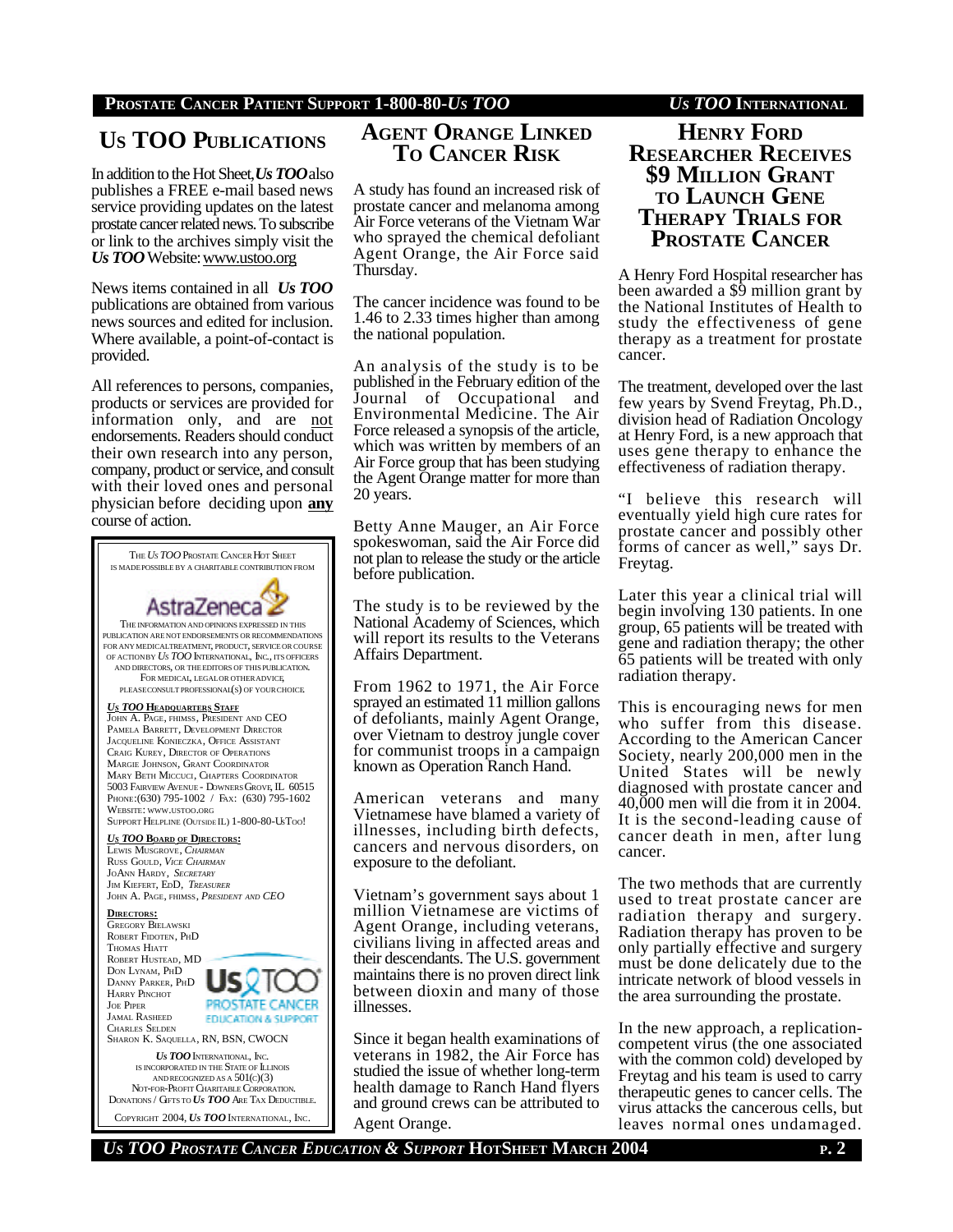## *US TOO* **INTERNATIONAL VISIT US ON THE INTERNET AT WWW.USTOO.ORG**

When combined with the gene therapy, the effect is enhanced, rendering the malignant cells sensitive to radiation therapy.

In earlier trials at Henry Ford, which were intended to test the safety of the approach, the initial results were encouraging and are the main reason funding was awarded for additional research.

A previous study, published last year in the November edition of Cancer Research, showed that patients experienced no significant side effects when treated with gene therapy and radiation therapy. It also found that the treatment lowered patients' prostate-specific antigen (PSA) and eliminated the cancer in many of them.

PSA is a protein produced by the prostate. By measuring its level, doctors can monitor prostate cancer growth as well as the effectiveness of standard and investigational treatments.

All 15 patients enrolled in the study experienced significant declines in their PSA — from an average PSA score of 12 to below one — and 10 patients were cancer-free after one year. The patients had an aggressive form of prostate cancer that, if treated with standard radiation therapy alone, would likely recur and possibly spread.

"The goal is to develop better, newer approaches to conventional forms of treatment and test them in clinical trials," says Dr. Freytag.

## **SCIENTISTS DEVELOP CANCER-FIGHTING PLANT**

Purdue University scientists said Thursday they have successfully engineered a plant that could be used to produce anti-cancer nutrition supplements.

The plant, which was given a gene that allows it to tolerate the selenium, also could be used to remove excess amounts of the mineral from agricultural fields.

Interest in selenium-tolerating plants arose because studies showed selenium can reduce the risk of prostate cancer by as much as 60 percent, the scientists said.

Selenium, a mineral occurring naturally in soils in some parts of the world, is an essential nutrient for animals, including humans — but in tiny amounts. It is toxic to all animals and most plants at high levels.

The scientists inserted a gene into Arabidopsis thaliana, a model lab plant that normally does not tolerate selenium. The modified plant not only<br>thrives in a selenium-rich selenium-rich environment, they said, but also can absorb high levels of a compound known as MSC in its tissues.

Lab studies have shown MSC to a safe and effective seleniumcontaining compound that reduces cancer risk in animals, making it an attractive prospect for eventual use in human nutritional supplements.

## **NEW YORK PROSTATE INSTITUTE LAUNCHES WEBSITE TO PROVIDE EDUCATION FOR PROSTATE CANCER PATIENTS**

The New York Prostate Institute today launched www.nyprostate.org, a website to provide prostate cancer patients with easy-to-understand information exploring their various treatment options. The Institute, located in South Nassau Communities Hospital, opened recently to provide East-coast prostate cancer patients with less invasive alternatives to radical prostatectomy and access to national research protocols of treatment options.

"Patients are confused, and we want to help them make an informed decision without the hype," said Louis Potters, M.D., medical director of the Institute. "The data is evenly split between surgery and brachytherapy; depending on the patient's individual circumstances, hormone therapy, external beam

radiation, and watchful waiting also may be appropriate options," he said. The website walks patients through the information they will need to evaluate which choice is optimal for themselves.

A section of the website, geared to physicians, provides the latest medical thinking on prostate cancer treatment protocols. It includes patient- care data, nomograms to help physicians choose the most efficacious treatment protocol for each patient, and information about training opportunities.

Dr. Potters founded the Institute in October 2003 after a six-year appointment at Memorial Sloan-Kettering Cancer Center, where he was chief of Radiation Oncology. His vision for The New York Prostate Institute is as a center of excellence where patients receive first-line treatment or second opinions, where physicians learn to perform brachytherapy, and where the brachytherapy technique is advanced. Brachytherapy involves the implantation of radioactive seeds directly into the prostate gland.

## **PROSTATE CANCER TREATMENT INCREASES OSTEOPOROSIS RISK**

Men taking hormones to control prostate cancer need to be monitored and treated for osteoporosis, a new study says.

Although osteoporosis is most often associated with postmenopausal women, men also lose bone density as they age. And for men with prostate cancer, one of the most common therapies can speed up bone mineral loss and lead to osteoporosis and bone fractures, the new research confirms.

Prostate cancer is the most common cancer in men, and hormone therapy is a very important risk factor for developing osteoporosis, says lead researcher Dr. Terrence H. Diamond, an associate professor of medicine at the University of New South Wales in Australia.

(continued on page 7)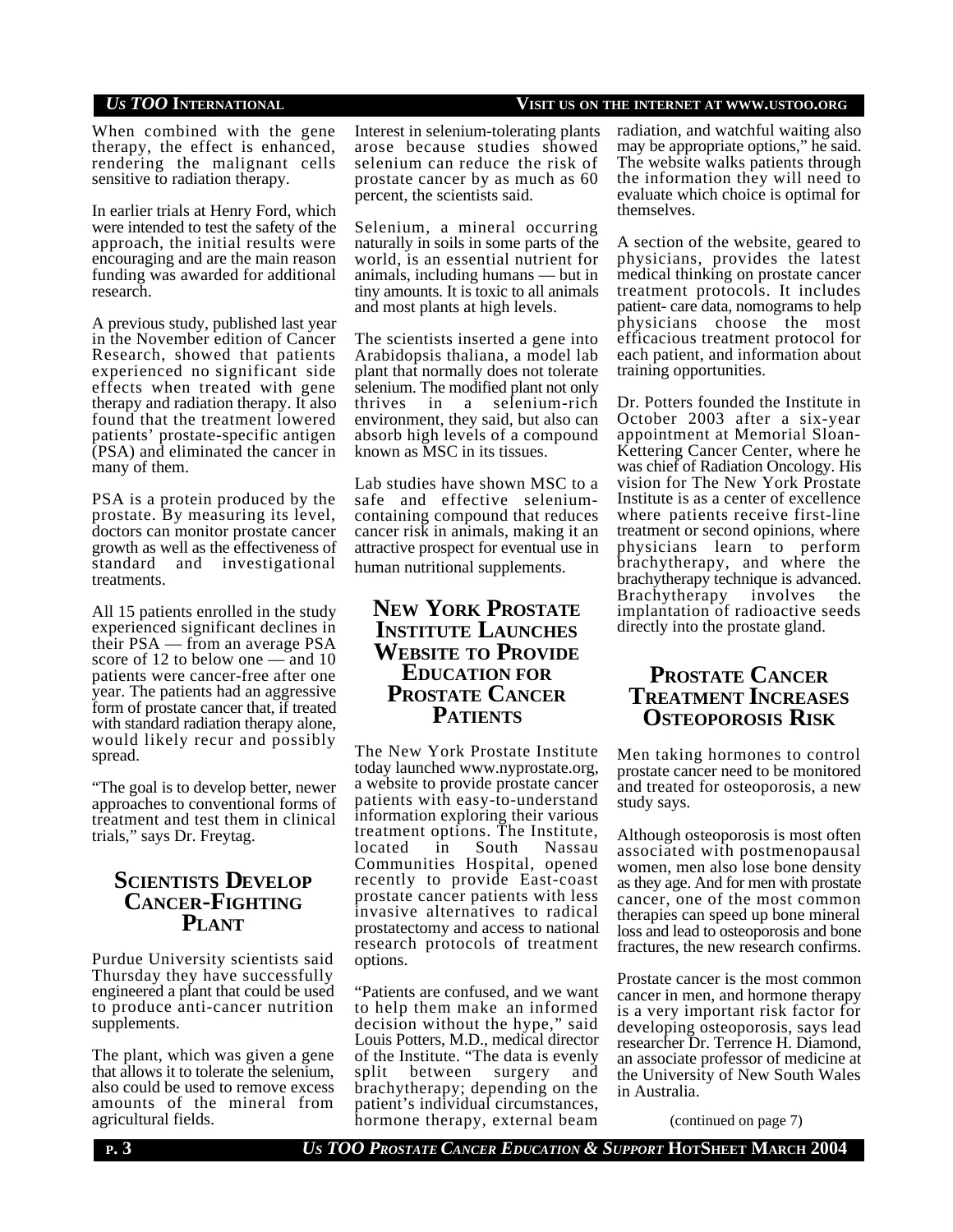

Lake Kampeska in Watertown, SD to help raise money for a new biopsy machine for their local hospital. More than \$7,500 was

raised from the 'Polar Plunge' which included a Chili Feed, Snolf Tournament (golf in the snow!),

fireworks display and of course a 'dip' into the frigid lake. Brings a new meaning to cryotherapy!!!

# **CONGRATULATIONS**

to all those brave enough to participate - or even stand outside and watch!! Prostate cancer patients will be well served because of your efforts!



**Clockwise from top left:** EMS crew uses a 4 foot chainsaw to cut through the ice; then begin pulling chunkc of ice from the plunge site; emergency crews stand by as the splash from the first participant signals the start of the plunge; three participants brave the frigid temps to help raise funds for a new biopsy machine; plungers warm up in a nearby hot tub after their arctic adventure!















*US TOO PROSTATE CANCER EDUCATION & SUPPORT* **HOTSHEET MARCH 2004 <sup>P</sup>. 4**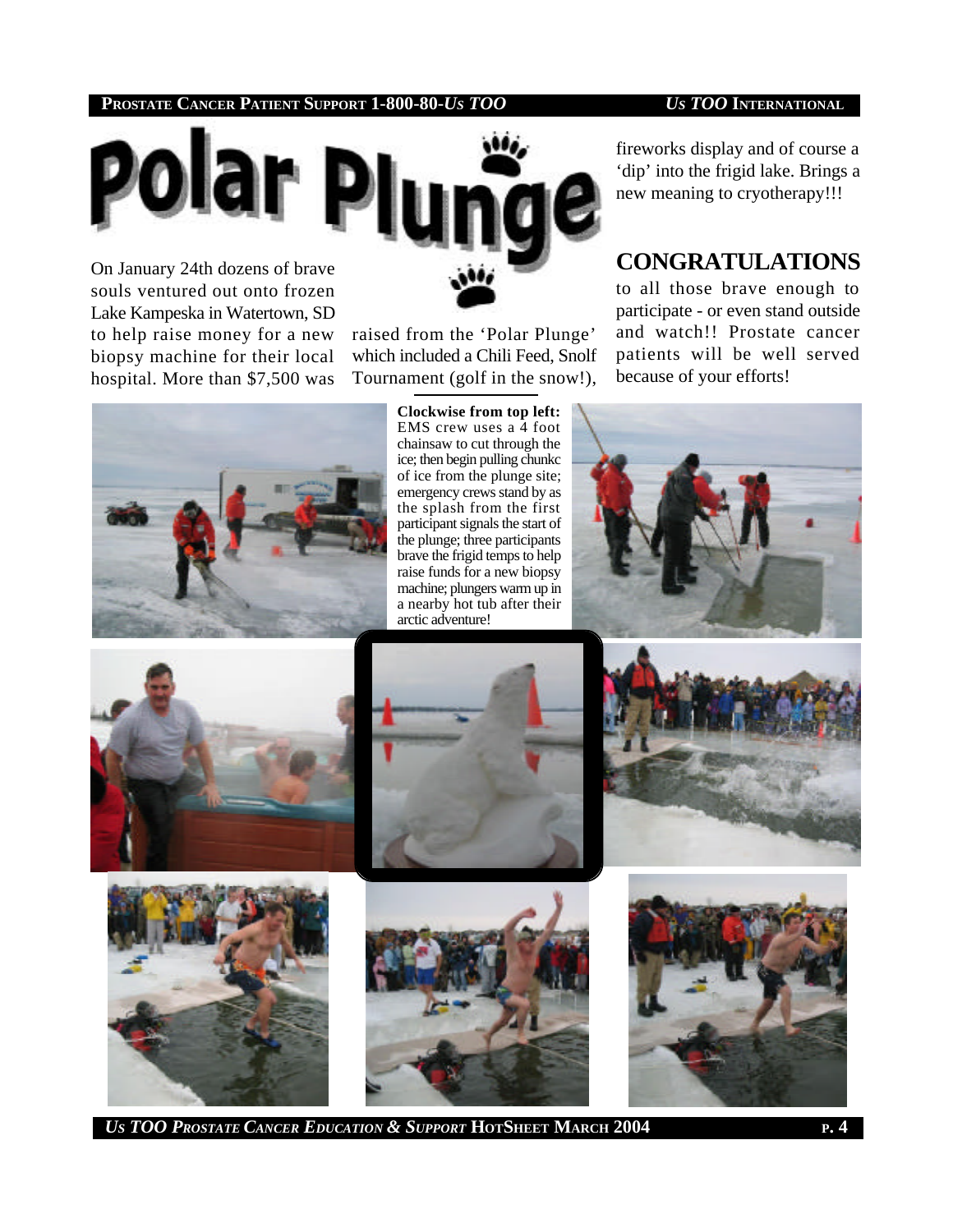## **EACH PROSTATE BIOPSY CORE SHOULD B<sup>E</sup> ASSIGNED A SEPARATE GLEASON SCORE**

Study compares Gleason scores determined on needle biopsy with the grade and stage determined at radical prostatectomy.

"If multiple biopsy cores contain prostate cancer with differing Gleason scores, should an overall Gleason score be assigned, or should each core be graded separately?" researchers in the United States report.

"We obtained data on 127 men with prostate cancer on needle biopsy who underwent subsequent radical prostatectomy at our institution. We compared the Gleason scores found on needle biopsy with the grade and stage (organ-confined, extraprostatic extension, positive seminal vesicles or lymph nodes) at radical prostatectomy," wrote G.M. Kunz and colleagues, Johns Hopkins University Hospital, Department of Pathology.

"On biopsy, 40 men had a pure Gleason score of 4+3=7, 25 men had a Gleason score of 4+3=7 with a Gleason score of 3+3=6 on a separate core of the biopsy specimen, 27 men had a pure Gleason score of 4+4=8, and 35 men had a Gleason score of 4+4=8 with separate cores containing Gleason pattern grade 3," the researchers wrote.

"A Gleason score of 4+4=8 with pattern grade 3 in other cores had a more advanced stage than a pure Gleason score of 4+3=7 (p=.008). There was no clear pattern analyzing pathological stage of men with a pure Gleason score of  $4+3=7$ in comparison with those with Gleason scores of  $4+3=7$  and  $3+3=6$  in other cores," the researchers stated.

"The group with a Gleason score of 4+4=8 and Gleason pattern grade 3 on other cores had a higher overall grade on radical prostatectomy than the group with a pure Gleason score of  $4+3=7$  (p=.001). If one had assigned an overall Gleason score, then a biopsy with Gleason score 4+4=8 on 1 or more cores and some pattern grade 3 in other cores, would be designated as a Gleason score of 4+3=7," they added.

### *US TOO* **INTERNATIONAL VISIT US ON THE INTERNET AT WWW.USTOO.ORG**

"Based on our findings, patients with a Gleason score of 4+4=8 on one or more cores with pattern grade 3 in other cores should be given a final Gleason score of 4+4=8 instead of 4+3=7, because these patients are more likely to have higher stage and grade on radical prostatectomy, comparable to a pure Gleason score of 4+4=8. Each core should be assigned a separate Gleason score, especially in cases with high Gleason score cancer on at least 1 core," the researchers concluded.

Kunz and colleagues published their study in Human Pathology (Should each core with prostate cancer be assigned a separate Gleason score? Hum Pathol, 2003;34(9):911-914).

## **MAXIMUM TUMOR DIAMETER IS A PREDICTOR OF TUMOR VOLUME**

Study finds that maximum tumor diameter is a predictor of tumor volume and might be useful in determining the tumor volume in routinely processed prostatectomy specimens.

"Tumor volume has prognostic value in numerous malignant neoplasms; however, the determination of tumor volume in prostatic adenocarcinoma remains problematic. We tested the hypothesis that the diameter of the largest focus of carcinoma in wholemount prostate sections predicts the volume of adenocarcinoma in the entire prostate," researchers in the United States report.

"We evaluated 184 radical prostatectomy specimens by wholemount processing of the entire prostate. The maximum diameter of the largest focus of carcinoma was measured directly on glass slides. Tumor volume in the entire prostate was calculated by the grid method," wrote L.E. Eichelberger and colleagues, Indiana University Medical Center.

"The maximum tumor diameter ranged from 0.1 to 4.1 cm (median, 1.6 cm). The total tumor volume ranged from 0.1 to 12.5 cm3 (median, 1.6 cm3). There were significant correlations between maximum tumor diameter and

tumor volume (Spearman correlation coefficient =  $0.84$ ; p<.0001), surgical margin status (p<.001), perineural invasion (p<.001), serum prostatespecific antigen level at diagnosis  $(p=.004)$ , Gleason score  $(p=.004)$ , and pathologic stage (p<.0001). Maximum tumor diameter is a predictor of tumor volume and might be useful for the assessment of tumor volume in routinely processed prostatectomy specimens," the researchers concluded.

Eichelberger and colleagues published their study in the American Journal of Clinical Pathology (Predicting tumor volume in radical prostatectomy specimens from patients with prostate cancer. Am J Clin Pathol, 2003;120(3):386-391).

## **PALLIATIVE TURP MAY BENEFIT PATIENTS WITH PROSTATE CANCER**

Study findings reveal that palliative transurethral resection of the prostate (TURP) may safely provide significant urinary symptom improvement among patients with advanced prostate cancer.

However, the data also suggest that rates of postoperative urinary retention and re-operation appear to be higher in these patients than in patients undergoing TURP for BPH.

Investigators performed a retrospective review of patients with prostate cancer undergoing palliative TURP at a single institution.

The authors reviewed operative reports as well as outpatient and inpatient records. Lead researcher Donald Crain and team compared serum PSA and cancer stage/grade at cancer diagnosis with the findings at TURP.

In addition, the patients operative statistics, postoperative outcomes and complication rates were compared between the palliative prostate cancer TURP group and a cohort of 520 patients undergoing TURP for BPH. Both arms were evaluated between 1994&2001. Statistical between-group differences were determined with the Fisher exact and 1-sample t test.

(continued on page 8)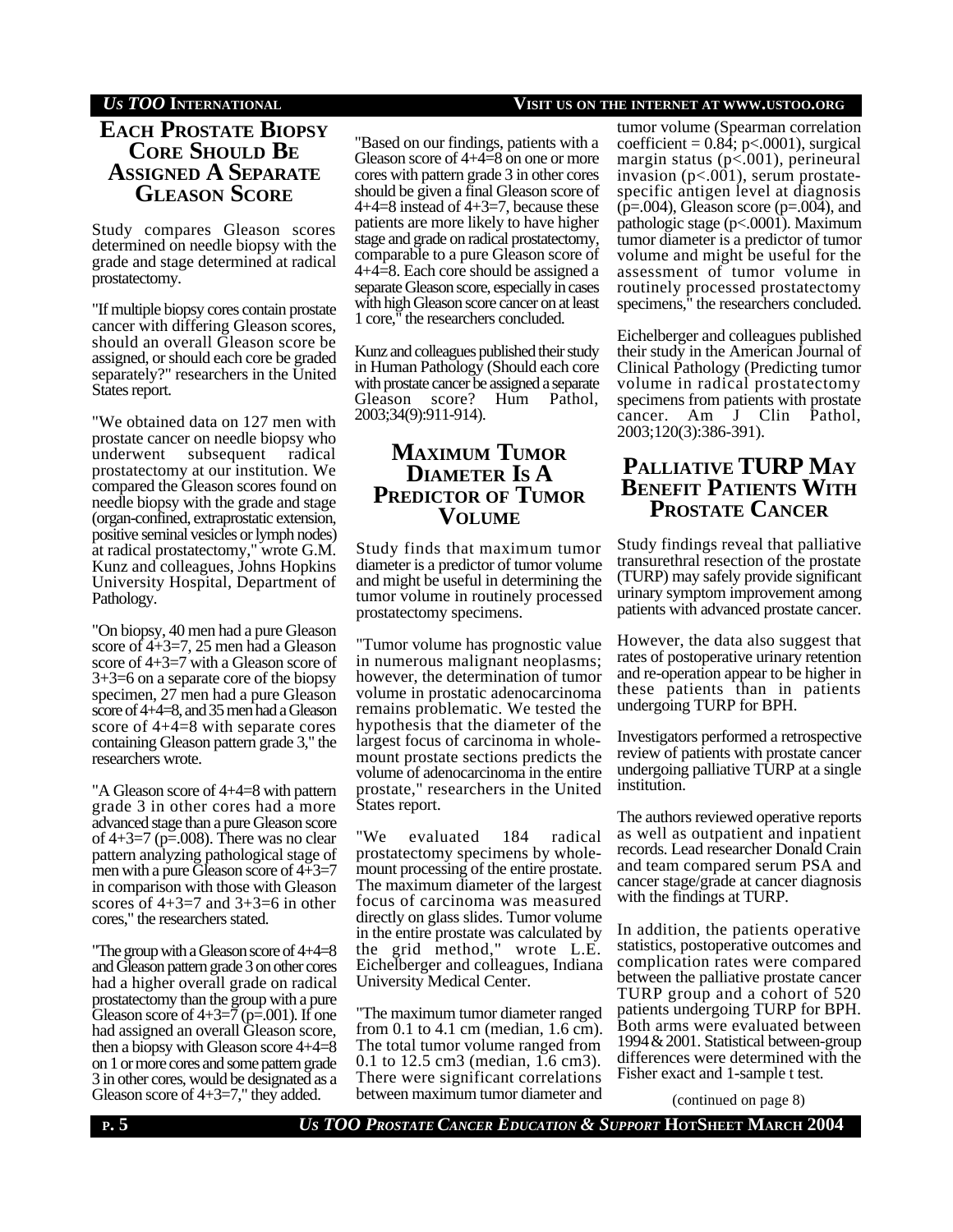#### **MEN OVER 40** (continued from page 1)

says senior author Elisabeth Kunkel, M.D., professor and vice chair for Clinical Affairs in the Department of Psychiatry and Human Behavior at Jefferson Medical College of Thomas Jefferson University.

Drs. Kunkel, Myers and their coworkers at Jefferson's Kimmel Cancer Center report their findings in the current issue of the journal Cancer Epidemiology, Biomarkers and Prevention.

Prostate cancer screening is controversial. Prostate cancer tends to grow slowly, and debate centers on whether or not early detection and treatment do more harm than good. It is also unclear if so-called preventive methods such as diet, exercise and supplements such as selenium actually help prevent prostate cancer.

The researchers wanted to know what men do - if anything - to protect themselves from developing prostate cancer. The team surveyed two groups of men by either phone or mail and combined their data. In the study, 441 men were asked if they were taking any steps to protect themselves against prostate cancer, and what those steps were. In addition, they were asked if they had had screening - a prostate specific antigen, or PSA, test and/or a digital rectal exam - in the past year. Their responses were classified into three categories: conventional care, such as screening; self-care, which includes watching diet, getting regular exercise, taking nutritional supplements; and doing nothing regarding prevention.

According to the survey, says Dr. Myers, "Whether or not men take protective action seems to be influenced by socioeconomic status and their perceptions about screening - whether they think taking certain actions is worth it and is convenient. The decision to take protective action is also influenced by their perception of their risk."

"Most men we describe as engaging in conventional care are more educated, and they believe screening is effective and easy to do," Dr. Myers says. Conventional care users tend to be better off socioeconomically and look for ways to protect themselves from disease, he says. "Men who do self-care seem to be less advantaged socioeconomically, are not very concerned about prostate cancer and screening, and think less about protective behavior."

Twenty percent of those questioned said they didn't take any steps to prevent prostate cancer.

Men were more likely to do self-care if they were less worried and concerned about prostate cancer - a surprising result, says Dr. Kunkel. "Clinically, that hasn't been our experience," she says. "We've found that the more worried and concerned men are, the more likely they are to use non-conventional practices."

"It is the first time prostate cancer behaviors have been categorized in this way," says Dr. Kunkel. "People have looked at screening behavior, but no one has looked at the use of self-care to protect yourself against prostate cancer, whether that is really protective or not."

Dr. Myers agrees. This survey, he says, "is a more comprehensive look at protective behavior. It's the first paper to ask the question about how men protect themselves against disease and to put forward some ideas as to why men make different choices."

In one of the studies, the participants were African-American men between 40 and 69 who were seen in three primary care practices in Philadelphia. African-American men have a higher risk for prostate cancer than other groups. In the other study, the subjects included both white and non-white men between ages 50 and 69 who were seen at a universitybased internal medicine practice in Philadelphia. In both surveys, participants saw their primary care doctor in the past two years and had no known problems with their prostate gland. They didn't have a history of cancer or benign prostate

disease. They had never had a prostate biopsy or ultrasound.

Dr. Kunkel says, "We need to learn more in terms of both white and nonwhite men who decide to use different protection strategies, and what in terms of sociodemographic, cognitive and social support factors affect screening behaviors."

"We would like a better understanding of the behaviors in terms of teasing out whether they do these behaviors as part of a general lifestyle or whether these behaviors are specifically to protect themselves against prostate cancer," she says. Next, the researchers will investigate "how the role of the physician interfaces with this behavior in terms of what suggestions physicians make that influence decision-making."

Future studies should examine larger, more geographically diverse populations of men, she notes.

## **CPDR PUBLISHES GROUNDBREAKING STUDY ON THE RELATIONSHIP BETWEEN OBESITY AND PROSTATE CANCER**

A newly released paper on the relationship between obesity and prostate cancer is gaining attention for the DoD Center for Prostate Disease Research (CPDR) in Rockville, Maryland. The paper by Dr. Christopher<br>Amling. Dr. Robert H. Amling, Dr. Robert H. Riffenburgh, Dr. Leon Sun et al., published in the February 2004 issue of the *Journal of Clinical Oncology*, is entitled "Pathologic Variables and Recurrence Rates as Related to Obesity and Race After Radical Prostatectomy". The paper was even featured in the editorial section of the journal as well as on the front cover of this high impact publication – a mark of distinction for the CPDR group.

Dr. Christopher Amling, assigned to Naval Medical Center, San Diego, and lead author of the study, reports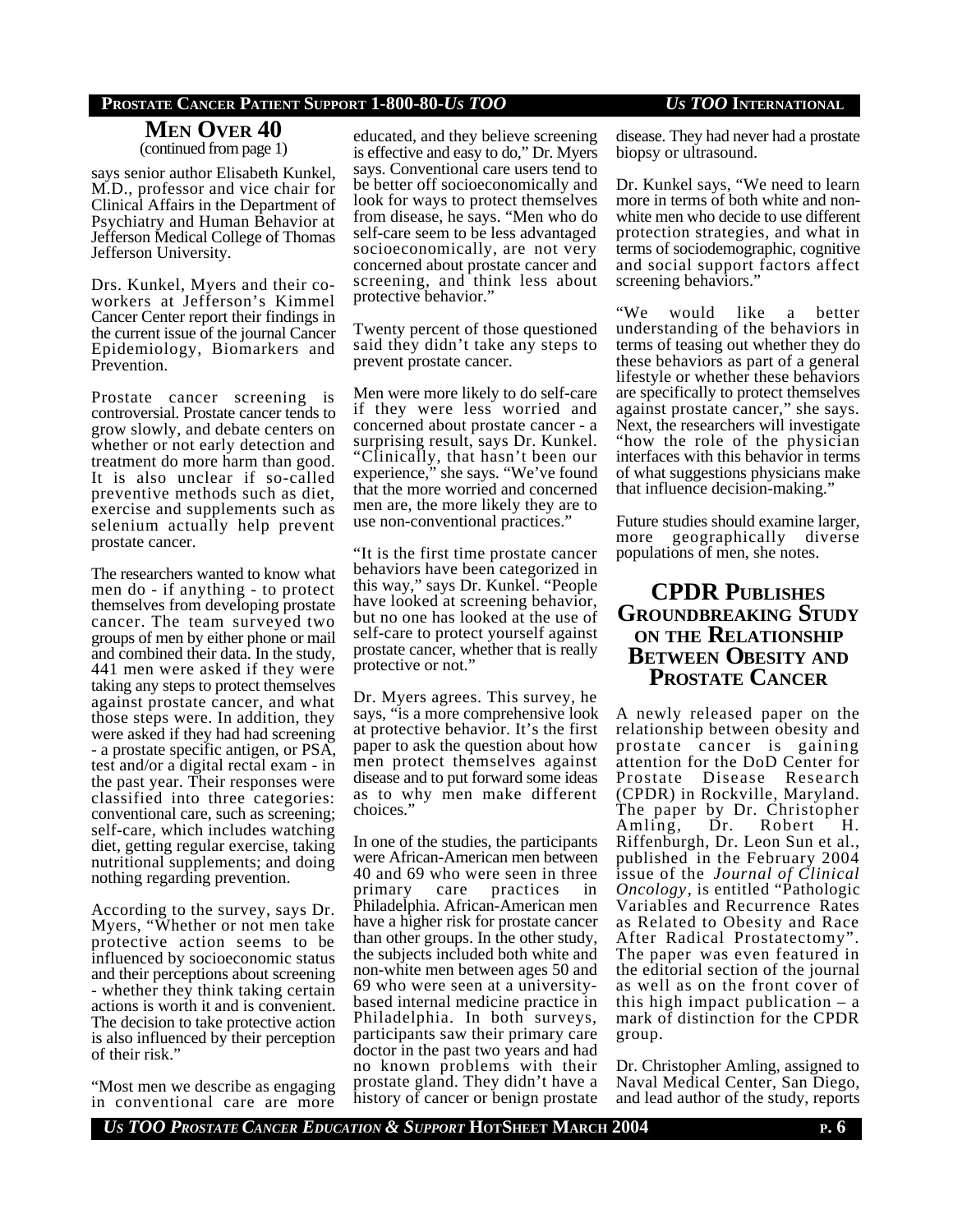that many news groups including the New York Times and ABC News Radio have interviewed him about the paper and its groundbreaking results. The goal of this study was to explore the impact of obesity, a current epidemic in the American population, and race on the pathologic features and outcome of men undergoing radical prostatectomy. "We evaluated a large population of radical prostatectomy patients from the nine CPDR sites and looked at the relationship between Body Mass Index (BMI) and pathological outcome (grade and stage), and the probability of recurrence of cancer after radical prostatectomy" he commented. Patient data from 1987 to 2002 was used, with patients categorized as obese (BMI  $\geq$  30 km), overweight (BMI 25 to  $3\overline{0}$  km) or normal (BMI  $\leq$  25). Normal and overweight groups were combined and then compared with the obese group.

The intake of dietary fat has been consistently associated with the risk of prostate cancer and red meat has been linked to the development of more aggressive disease. But even though lifetime dietary fat consumption and obesity are clearly linked, the relationship between obesity and the development of more aggressive prostate cancer, particularly in radical prostatectomy patients, is unknown.

Dr. Amling continued "We found that obese men had a more aggressive form of disease, with higher grade cancer and higher recurrence rates after surgery. African-American men, who also had more aggressive tumors and higher recurrence rates, were also more likely to be obese." He concluded that the findings of the CPDR group and those of others suggest that body mass or obesity may have some role in the racial disparity in tumor behavior. Further study is warranted.

For more information on CPDR visit their website at www.cpdr.org.

### **OSTEOPOROSIS RISK** (continued from page 3)

Diamond notes this type of hormone therapy, called androgen deprivation therapy (ADT), which blocks the production of testosterone, is now commonly used in elderly men who have advanced or high-risk prostate cancer that is not suitable for more aggressive treatment.

In their study, Diamond and his colleagues reviewed all the literature related to ADT and osteoporosis and fractures from 1986 to 2000. Their conclusions are based on nine studies that included a total of 208 patients, according to their report in the Jan. 19 online issue of Cancer.

Diamond notes that, in some studies, bone mineral density measurements were up to 17 percent lower in men with prostate cancer treated with ADT than in men not receiving the hormone therapy.

And in other studies, after only 12 months of ADT therapy, ADT contributed to bone loss of up to 8 percent from the mid-spine and up to 6.5 percent from the neck of the femur -- the thigh bone. These losses in bone density may increase with time, Diamond says.

In addition, the researchers found fractures were more common among men receiving ADT compared with men not receiving ADT.

However, Diamond's team found drugs that prevent bone breakdown, called bisphosphonates, such as pamidronate and zoledronate can prevent bone loss and may even increase bone mass in these patients.

Diamond advises that since osteoporosis is usually a silent disorder, patients should request a full osteoporotic evaluation from their doctor before starting ADT. The evaluation should include bone density tests and X-rays. If necessary, patients should be treated with bone-building drugs, he adds.

Diamond's team is beginning a study of 1,000 men with prostate cancer receiving ADT. In the study, the men will be given either zoledronate or a dummy drug.

"This study will determine the 'true' fracture risk in these high-risk patients, as well as the efficacy of zoledronate for preventing bone loss and fractures," Diamond says.

Dr. Clifford Rosen, a professor of nutrition at the University of Maine, agrees that "fractures due to rapid bone loss from ADT is a significant cause of problems in men with prostate cancer."

Preventive therapy with bonebuilding drugs and calcium and vitamin D is essential to prevent painful fractures, he says.

"Although more work needs to be done, it is conceivable that the bisphosphonates may also reduce the risk of subsequent bone cancer, another serious complication of prostate cancer," he adds.

However, Rosen cautions there is clearly a need for more studies.

"This study provides some solid evidence for the need to have disease recognition and treatment," he says. "However, the number of studies and the number of subjects under investigation has been quite small. More research is desperately needed to better understand the risks of ADT and to clarify the best treatment approaches."

## **FOCUSED ULTRASOUND SURGERY CAN DESTROY TUMOR TISSUE NONINVASIVELY**

High-intensity focused ultrasound (HIFU) shows promise for noninvasive thermoablation of several types of tumors.

"There is an increasing interest in high intensity focused ultrasound (HIFU) for thermo ablative tumor therapy. The attractiveness of this method is based on its ability to destroy tumor tissue noninvasively

(continued on page 8)

### *US TOO* **INTERNATIONAL VISIT US ON THE INTERNET AT WWW.USTOO.ORG**